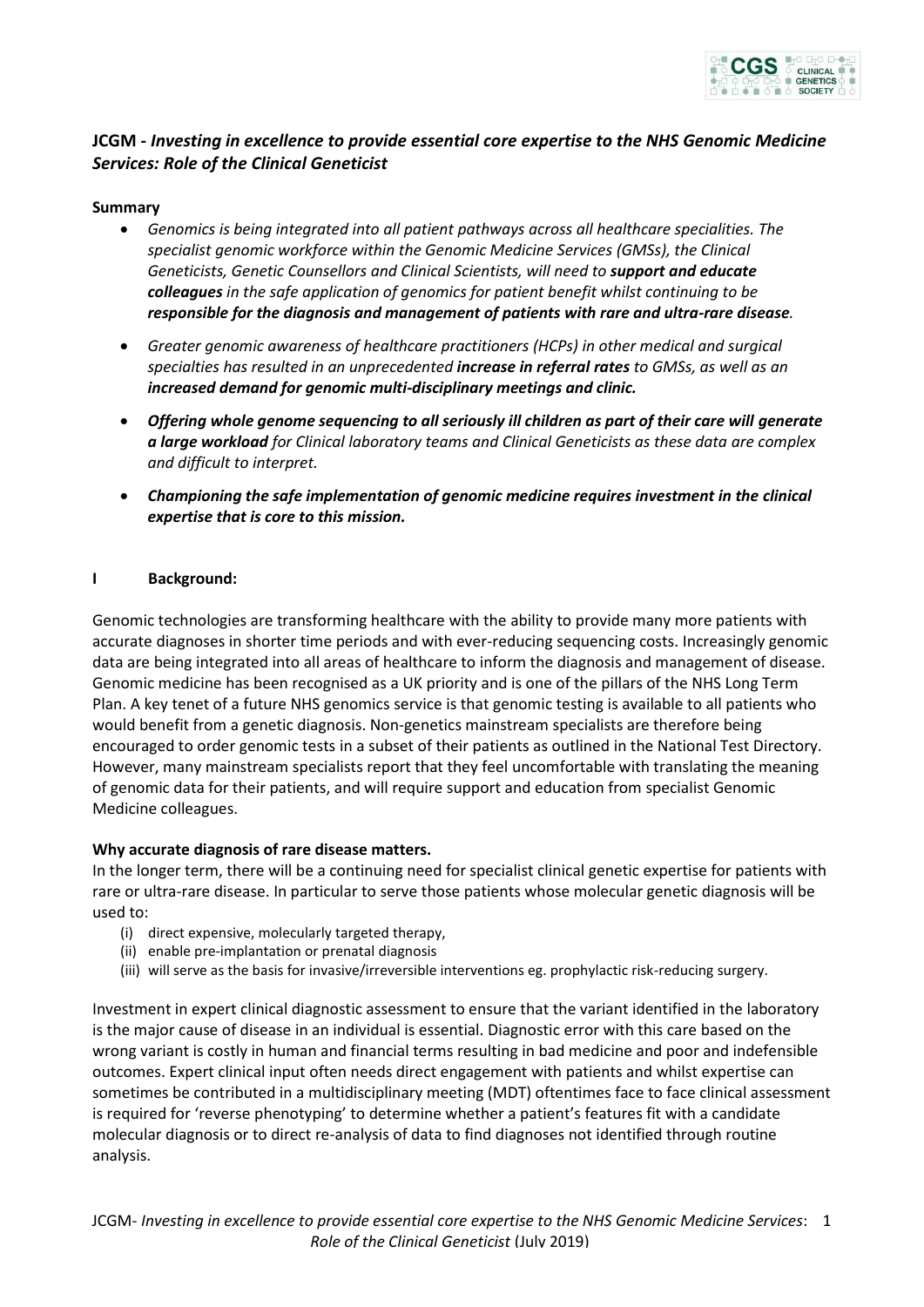

The surgical specialties have pioneered the principle that safe medical practice is achieved by practitioners who have sufficient throughput to ensure high quality practice, and practice in a safe environment providing peer review to challenge decisions and correct omissions. Delegating rare disease diagnosis to clinicians with very limited experience runs counter to this principle: 'dabbling' will result in poor practice that is no longer tolerated in any other branch of medicine. This problem will not be solved by education as that does not generate the expertise or throughput necessary to maintain high standards of practice.

Genomic Medicine is an immature and rapidly evolving field. Clinical Geneticists and Genetic Counsellors will work in partnership to innovate by evaluating new tests, technologies and modes of service delivery and to provide care and advice for those patients whose genetic diagnosis remains elusive after genomic testing (currently >60% of patients with suspected genetic disease). Genetic Counsellors are not trained in diagnostic medicine and cannot fulfil this element of the role.

### **II The Genomic Medicine Services (GMS)**

The UK Genomic Medicine Services were established 40 years ago and have evolved to offer excellent cost-effective clinical care, including diagnostic and predictive genetic testing, to individuals and families with, or at risk from, genetic disease. They are admired internationally for their pioneering work in genomic science and for the high quality of patient care delivered by integrated teams of Clinical Geneticists, Genetic Counsellors and Clinical Scientists & Clinical Bioinformaticians. They offer evidencebased clinical evaluation, laboratory assays, analysis of variants, counselling of individuals and care of extended families.

The GMS specialist workforce consists of the quartet of Clinical Geneticist, Genetic Counsellor, Clinical Scientist & Clinical Bioinformaticians. Each of these roles is distinct and complementary: the Clinical Geneticist is a specialist physician primarily responsible for the medical evaluation of the undiagnosed patient, organising diagnostic testing, clinically interpreting the results and devising a tailored management plan; the Genetic Counsellor is primarily responsible for predictive genomic testing coupled with advanced counselling skills and a responsibility for care of the family; the Clinical Scientist is responsible for molecular assays and generation of genomic reports and the Clinical Bioinformatician is responsible for processing, filtering and archiving the vast quantities of data generated by genomic testing (figure 1).



*Figure 1 Key professional groups in an integrated genomic medicine service*

JCGM- *Investing in excellence to provide essential core expertise to the NHS Genomic Medicine Services*: 2 *Role of the Clinical Geneticist* (July 2019)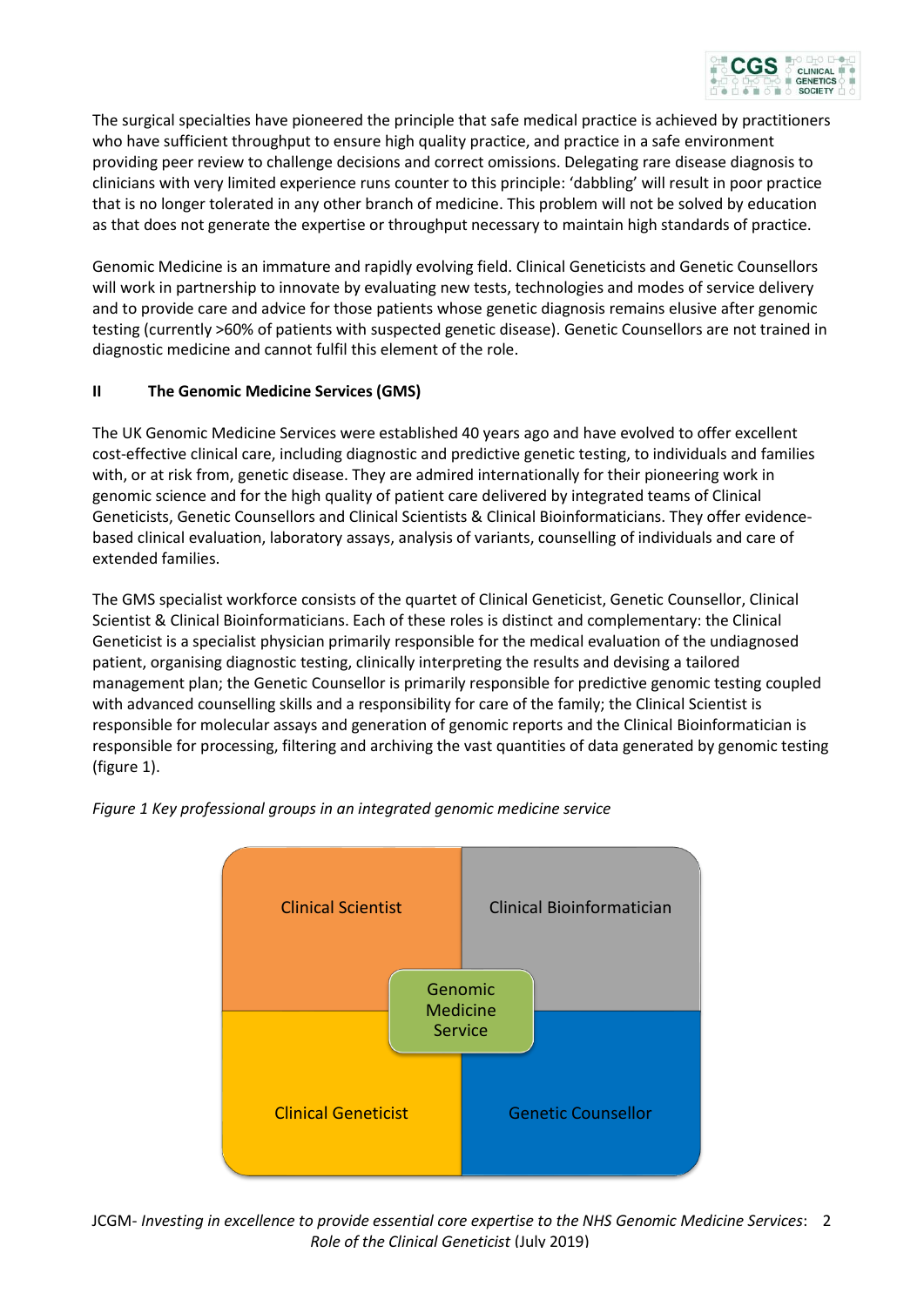

This highly skilled genomics workforce will be essential to the safe implementation of genomic medicine over the coming years. They will provide support, often through the MDT or Genomic Laboratory Hub structure, to their healthcare colleagues as more genomic testing is requested without the initial involvement of a genetics specialist. In addition, they will provide a 'from the coalface' educational role in preparing the healthcare workforce to deal safely and accurately with genomic data. Health Education England is tasked with providing resources and teaching to support the upskilling of healthcare professionals; however, the **existing genetics workforce will provide a pivotal complement to this as a highly specialised resource who can advise and support colleagues as they deal with real-world cases**.

In order to provide this support effectively, it is essential that we **invest in the core genomics workforce**, increasing numbers of trained Clinical Geneticists, Genetic Counsellors and Clinical Scientists and Bioinformaticians. In this paper, we outline the current and future roles of one of the four integral professions that will drive high quality Genomic Medicine for NHS patients, the Clinical Geneticist.

# **III Clinical Geneticists now and in the future**

The Consultant Clinical Geneticist is a specialist physician. The Clinical Genetics training programme is four years and trainees enter at ST3 level (4-5 years post clinical qualification), either from paediatrics or adult medicine (and in future from a broader range of specialties). Many Clinical Genetics trainees elect to undertake additional research as a component of a higher degree (PhD or MD). Clinical Geneticists in the UK are fully trained in adult, paediatric, cancer and prenatal genetics, although some choose to subspecialise in their consultant role. Many are world-leading academic or clinical specialists whose knowledge and expertise is sought by the worldwide genetics community.

Clinical Geneticists work with a team of Genetic Counsellors and Clinical Scientists and Bioinformaticians to provide an integrated care pathway for patients and families with genetic diagnoses. Traditionally, Clinical Geneticists are responsible for the clinical diagnosis of rare adult and paediatric disease, the targeting of genetic testing, feedback of results and discussion of syndrome specific management/surveillance.

# Evolving roles and responsibilities

- *Responsible Genomic Medicine -* **As genomic data are increasingly integrated into patient pathways, Clinical Geneticists will see many more patients where testing has been initiated by other specialists.** They will use their clinical judgement to evaluate whether a genomic variant(s) provides a robust clinical genomic diagnosis to explain the patient's clinical features. Their clinical expertise in rare and ultra-rare disease is essential in order to determine whether a novel genomic variant represents a full diagnosis or only partially explains the clinical presentation or is irrelevant to the clinical features seen in the patient. These **clinical judgements cannot be made safely if the requesting clinician has very limited or no prior experience of the disorder** identified by genomic testing, hence **engagement with a Clinical Geneticist is an essential part of a safe Genomic Medicine service** for such patients.
- *Diagnostic assurance -* As genomic testing becomes an integral component of the diagnostic pathway in mainstream medicine, more diagnoses will be made which are unexpected, rare and have reproductive implications at earlier time points in the patient diagnostic journey. The diagnosis of a severe genetic disorder has a high personal cost to families and a high cost to the health-service in longterm management. **Ensuring that the genetic diagnosis is accurate is essential both to provide correct individualised management for the patient and to avoid illfounded predictive testing and misleading prenatal diagnosis.**